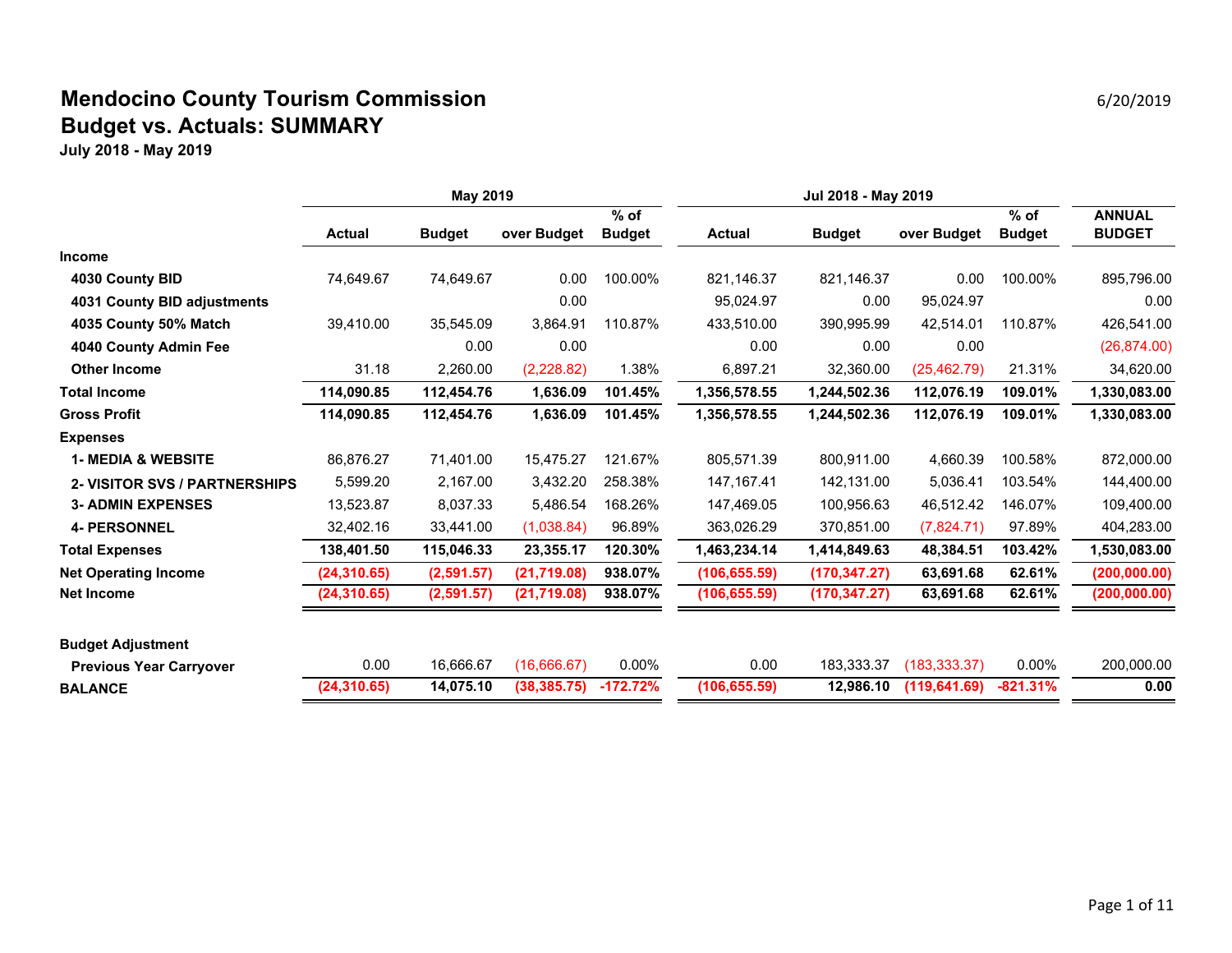### **Mendocino County Tourism Commission Example 20 and Service 20 and Service 20 and Service 20 and Service 20 and Service 20 and Service 20 and Service 20 and Service 20 and Service 20 and Service 20 and Service 20 and Ser Budget vs. Actuals**

|                                              | May 2019   |               |             | Jul 2018 - May 2019     |               |               |              |                         |                                |
|----------------------------------------------|------------|---------------|-------------|-------------------------|---------------|---------------|--------------|-------------------------|--------------------------------|
|                                              | Actual     | <b>Budget</b> | over Budget | $%$ of<br><b>Budget</b> | <b>Actual</b> | <b>Budget</b> | over Budget  | $%$ of<br><b>Budget</b> | <b>ANNUAL</b><br><b>BUDGET</b> |
| <b>Income</b>                                |            |               |             |                         |               |               |              |                         |                                |
| 4030 County BID                              | 74,649.67  | 74,649.67     | 0.00        | 100.00%                 | 821,146.37    | 821,146.37    | 0.00         | 100.00%                 | 895,796.00                     |
| 4031 County BID adjustments                  |            |               | 0.00        |                         | 95,024.97     | 0.00          | 95,024.97    |                         | 0.00                           |
| 4035 County 50% Match                        | 39,410.00  | 35,545.09     | 3,864.91    | 110.87%                 | 433,510.00    | 390,995.99    | 42,514.01    | 110.87%                 | 426,541.00                     |
| 4040 County Admin Fee                        |            | 0.00          | 0.00        |                         | 0.00          | 0.00          | 0.00         |                         | (26, 874.00)                   |
| <b>Other Income</b>                          |            |               |             |                         |               |               |              |                         |                                |
| 4250 Cooperative Advertising                 |            | 1,250.00      | (1,250.00)  | 0.00%                   | 0.00          | 13,750.00     | (13,750.00)  | 0.00%                   | 15,000.00                      |
| 4830 Event Brochure Ads                      |            | 0.00          | 0.00        |                         | 1,350.00      | 7,500.00      | (6, 150.00)  | 18.00%                  | 7,500.00                       |
| 4940 Misc. Income                            |            | 1,000.00      | (1,000.00)  | 0.00%                   | 5,250.00      | 11,000.00     | (5,750.00)   | 47.73%                  | 12,000.00                      |
| 4950 Interest Income                         | 31.18      | 10.00         | 21.18       | 311.80%                 | 297.21        | 110.00        | 187.21       | 270.19%                 | 120.00                         |
| <b>Total Other Income</b>                    | 31.18      | 2,260.00      | (2, 228.82) | 1.38%                   | 6,897.21      | 32,360.00     | (25, 462.79) | 21.31%                  | 34,620.00                      |
| <b>Total Income</b>                          | 114,090.85 | 112,454.76    | 1,636.09    | 101.45%                 | 1,356,578.55  | 1,244,502.36  | 112,076.19   | 109.01%                 | 1,330,083.00                   |
| <b>Gross Profit</b>                          | 114,090.85 | 112,454.76    | 1,636.09    | 101.45%                 | 1,356,578.55  | 1,244,502.36  | 112,076.19   | 109.01%                 | 1,330,083.00                   |
| <b>Expenses</b>                              |            |               |             |                         |               |               |              |                         |                                |
| <b>1- MEDIA &amp; WEBSITE</b>                |            |               |             |                         |               |               |              |                         |                                |
| 50 Advertising / Media                       |            |               |             |                         |               |               |              |                         |                                |
| 5130 Print & Online Advertising              | 65,809.62  | 38,250.00     | 27,559.62   | 172.05%                 | 470,769.73    | 420,750.00    | 50,019.73    | 111.89%                 | 459,000.00                     |
| 5150 Ad Development/Design                   |            | 833.00        | (833.00)    | 0.00%                   | 17,475.00     | 9,163.00      | 8,312.00     | 190.71%                 | 10,000.00                      |
| 5170 Photography                             |            | 833.00        | (833.00)    | 0.00%                   | 324.00        | 9,163.00      | (8,839.00)   | 3.54%                   | 10,000.00                      |
| 5240 Research & Development                  |            | 833.00        | (833.00)    | 0.00%                   | 10,000.00     | 9,163.00      | 837.00       | 109.13%                 | 10,000.00                      |
| 5280 Video Development                       |            | 2,085.00      | (2,085.00)  | 0.00%                   | 5,294.42      | 22,935.00     | (17,640.58)  | 23.08%                  | 25,000.00                      |
| 5290 Marketing Contingency                   |            | 833.00        | (833.00)    | 0.00%                   | 0.00          | 9,163.00      | (9, 163.00)  | 0.00%                   | 10,000.00                      |
| <b>Total 50 Advertising / Media</b>          | 65,809.62  | 43,667.00     | 22,142.62   | 150.71%                 | 503,863.15    | 480,337.00    | 23,526.15    | 104.90%                 | 524,000.00                     |
| 55 Marketing / Public Relations              |            |               |             |                         |               |               |              |                         |                                |
| 5510 Public Relations Contract               | 6,666.66   | 8,208.00      | (1, 541.34) | 81.22%                  | 73,333.26     | 90,288.00     | (16, 954.74) | 81.22%                  | 98,500.00                      |
| 5520 Marketing Agency Contract               | 8,333.00   | 8,333.00      | 0.00        | 100.00%                 | 91,663.00     | 91,663.00     | 0.00         | 100.00%                 | 100,000.00                     |
| 5540 Clipping Service                        | 548.36     | 583.00        | (34.64)     | 94.06%                  | 6,036.58      | 6,413.00      | (376.42)     | 94.13%                  | 7,000.00                       |
| 5550 In-Market PR Stunts                     |            | 83.33         | (83.33)     | 0.00%                   | 290.20        | 916.63        | (626.43)     | 31.66%                  | 1,000.00                       |
| 5560 Media Events                            | 405.00     | 292.00        | 113.00      | 138.70%                 | 3,859.03      | 3,212.00      | 647.03       | 120.14%                 | 3,500.00                       |
| 5610 Travel -PR Related                      | 654.71     | 625.00        | 29.71       | 104.75%                 | 4,192.15      | 6,875.00      | (2,682.85)   | 60.98%                  | 7,500.00                       |
| 5680 Visiting Media FAM Expenses             | 544.41     | 750.00        | (205.59)    | 72.59%                  | 7,389.82      | 8,250.00      | (860.18)     | 89.57%                  | 9,000.00                       |
| <b>Total 55 Marketing / Public Relations</b> | 17,152.14  | 18,874.33     | (1,722.19)  | 90.88%                  | 186,764.04    | 207,617.63    | (20, 853.59) | 89.96%                  | 226,500.00                     |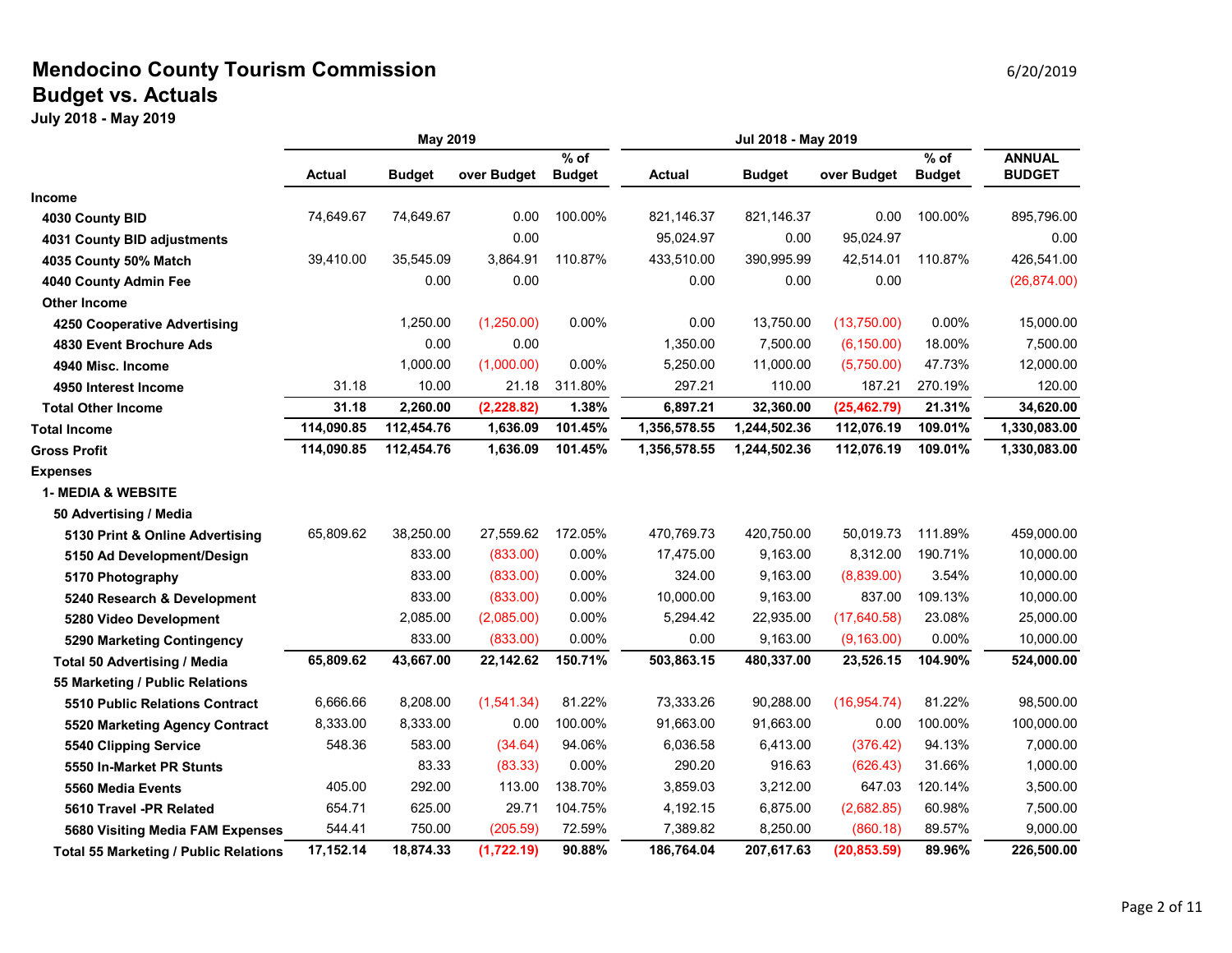### **Mendocino County Tourism Commission Example 2012019** 6/20/2019 **Budget vs. Actuals**

|                                      | May 2019      |               |             | Jul 2018 - May 2019     |               |               |             |                         |                                |
|--------------------------------------|---------------|---------------|-------------|-------------------------|---------------|---------------|-------------|-------------------------|--------------------------------|
|                                      | <b>Actual</b> | <b>Budget</b> | over Budget | $%$ of<br><b>Budget</b> | <b>Actual</b> | <b>Budget</b> | over Budget | $%$ of<br><b>Budget</b> | <b>ANNUAL</b><br><b>BUDGET</b> |
| 57 Website Maint / Development       |               |               |             |                         |               |               |             |                         |                                |
| 5710 Interactive Media Coordinator   |               | 2,500.00      | (2,500.00)  | 0.00%                   | 25.000.00     | 27.500.00     | (2,500.00)  | 90.91%                  | 30,000.00                      |
| <b>5740 Content Creation</b>         |               | 417.00        | (417.00)    | 0.00%                   | 6,138.63      | 4,587.00      | 1,551.63    | 133.83%                 | 5,000.00                       |
| 5750 Development/ Maintenance        | 1,740.42      | 1,667.00      | 73.42       | 104.40%                 | 18,814.84     | 18,337.00     | 477.84      | 102.61%                 | 20,000.00                      |
| 5780 Interactive Marketing           | 88.95         | 416.67        | (327.72)    | 21.35%                  | 1.146.50      | 4,583.37      | (3,436.87)  | 25.01%                  | 5,000.00                       |
| Total 57 Website Maint / Developmen  | 1,829.37      | 5,000.67      | (3, 171.30) | 36.58%                  | 51,099.97     | 55,007.37     | (3,907.40)  | 92.90%                  | 60,000.00                      |
| 58 Leisure / Group Sales             |               |               |             |                         |               |               |             |                         |                                |
| 5810 Promotion Items, Booth Devel    | 1,875.13      | 1,000.00      | 875.13      | 187.51%                 | 15,285.02     | 11,000.00     | 4,285.02    | 138.95%                 | 12,000.00                      |
| 5820 Consumer & Trade Shows          |               | 0.00          | 0.00        |                         | 21,440.82     | 15,000.00     | 6,440.82    | 142.94%                 | 15,000.00                      |
| 5840 State Fair Exhibit              |               | 400.00        | (400.00)    | 0.00%                   | 4,200.65      | 4,600.00      | (399.35)    | 91.32%                  | 5,000.00                       |
| 5870 Shipping - Travel Shows         | 20.22         | 292.00        | (271.78)    | 6.92%                   | 3,543.01      | 3,212.00      | 331.01      | 110.31%                 | 3,500.00                       |
| 5880 Travel - Leisure/Group Sales    | 20.30         | 1,000.00      | (979.70)    | 2.03%                   | 12,680.20     | 11,300.00     | 1,380.20    | 112.21%                 | 12,000.00                      |
| 5885 Travel - Group FAMs             | 169.49        | 1,000.00      | (830.51)    | 16.95%                  | 6,694.53      | 11,000.00     | (4,305.47)  | 60.86%                  | 12,000.00                      |
| 5890 Misc. Sales Opportunities       |               | 167.00        | (167.00)    | 0.00%                   | 0.00          | 1,837.00      | (1,837.00)  | 0.00%                   | 2,000.00                       |
| Total 58 Leisure / Group Sales       | 2,085.14      | 3,859.00      | (1,773.86)  | 54.03%                  | 63,844.23     | 57,949.00     | 5,895.23    | 110.17%                 | 61,500.00                      |
| <b>Total 1- MEDIA &amp; WEBSITE</b>  | 86,876.27     | 71,401.00     | 15,475.27   | 121.67%                 | 805,571.39    | 800,911.00    | 4,660.39    | 100.58%                 | 872,000.00                     |
| <b>2- VISITOR SVS / PARTNERSHIPS</b> |               |               |             |                         |               |               |             |                         |                                |
| <b>Partnerships</b>                  |               |               |             |                         |               |               |             |                         |                                |
| 6550 Conferences & Seminars          | 307.48        | 1,000.00      | (692.52)    | 30.75%                  | 6,849.65      | 11,000.00     | (4, 150.35) | 62.27%                  | 12,000.00                      |
| 6570 In-County Relations             | 756.21        | 500.00        | 256.21      | 151.24%                 | 8,637.02      | 5,500.00      | 3,137.02    | 157.04%                 | 6,000.00                       |
| 6590 Memberships                     | 884.00        | 667.00        | 217.00      | 132.53%                 | 7,114.00      | 7,337.00      | (223.00)    | 96.96%                  | 8,000.00                       |
| 6610 North Coast Tourism Council     |               | 0.00          | 0.00        |                         | 11.000.00     | 10.000.00     | 1.000.00    | 110.00%                 | 10,000.00                      |
| <b>Total Partnerships</b>            | 1,947.69      | 2,167.00      | (219.31)    | 89.88%                  | 33,600.67     | 33,837.00     | (236.33)    | 99.30%                  | 36,000.00                      |
| <b>Visitor Services</b>              |               |               |             |                         |               |               |             |                         |                                |
| 6720 Event & Festival Guides         | 2,509.57      | 0.00          | 2,509.57    |                         | 27,174.63     | 31,000.00     | (3,825.37)  | 87.66%                  | 35,000.00                      |
| 6730 Incentives & Sponsorships       | 1,000.00      | 0.00          | 1,000.00    |                         | 84,610.00     | 75,400.00     | 9,210.00    | 112.21%                 | 71,400.00                      |
| 6770 Visitor Centers & Signage       | 141.94        | 0.00          | 141.94      |                         | 1,782.11      | 1,894.00      | (111.89)    | 94.09%                  | 2,000.00                       |
| <b>Total Visitor Services</b>        | 3,651.51      | 0.00          | 3,651.51    |                         | 113,566.74    | 108,294.00    | 5,272.74    | 104.87%                 | 108,400.00                     |
| Total 2- VISITOR SVS / PARTNERSHIPS  | 5,599.20      | 2.167.00      | 3,432.20    | 258.38%                 | 147, 167. 41  | 142,131.00    | 5.036.41    | 103.54%                 | 144,400.00                     |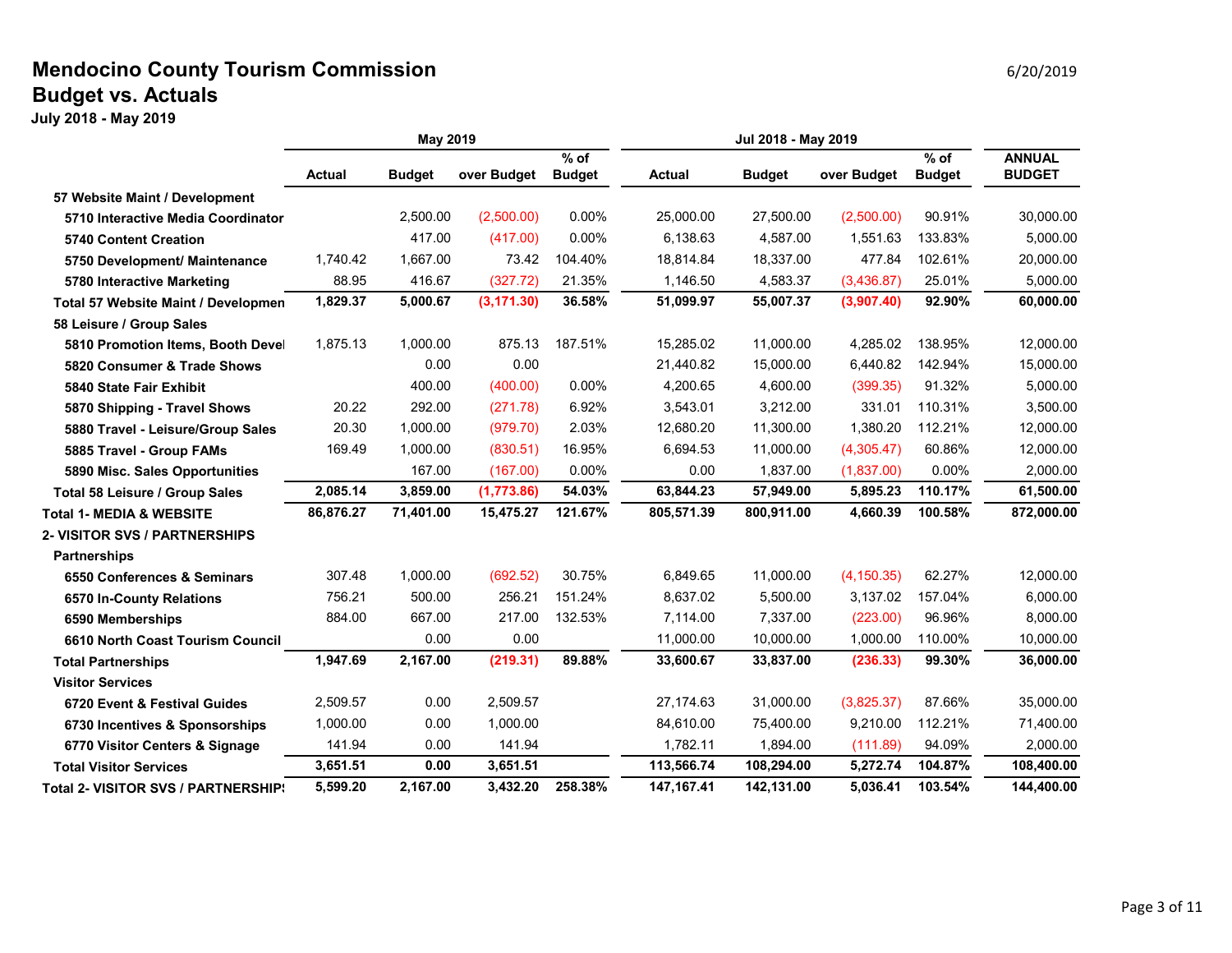#### **Mendocino County Tourism Commission Example 20 and Service 20 and Service 20 and Service 20 and Service 2012019 Budget vs. Actuals**

|                                  | <b>May 2019</b> |               |             | Jul 2018 - May 2019     |               |               |             |                         |                                |
|----------------------------------|-----------------|---------------|-------------|-------------------------|---------------|---------------|-------------|-------------------------|--------------------------------|
|                                  | <b>Actual</b>   | <b>Budget</b> | over Budget | $%$ of<br><b>Budget</b> | <b>Actual</b> | <b>Budget</b> | over Budget | $%$ of<br><b>Budget</b> | <b>ANNUAL</b><br><b>BUDGET</b> |
| <b>3- ADMIN EXPENSES</b>         |                 |               |             |                         |               |               |             |                         |                                |
| <b>General Admin</b>             |                 |               |             |                         |               |               |             |                         |                                |
| 7010 Accounting                  | 271.25          | 642.00        | (370.75)    | 42.25%                  | 14,312.25     | 7,062.00      | 7,250.25    | 202.67%                 | 7,700.00                       |
| 7060 Bank Fees                   | 273.24          | 42.00         | 231.24      | 650.57%                 | 465.99        | 462.00        | 3.99        | 100.86%                 | 500.00                         |
| 7080 Board Development           | 3,714.71        | 0.00          | 3,714.71    |                         | 5,525.86      | 3,581.00      | 1,944.86    | 154.31%                 | 4,000.00                       |
| 7090 Copying & Printing          | 441.27          | 167.00        | 274.27      | 264.23%                 | 3,547.90      | 1,837.00      | 1,710.90    | 193.14%                 | 2,000.00                       |
| 7100 Dues & Subscriptions        | 1,106.47        | 300.00        | 806.47      | 368.82%                 | 11,431.84     | 5,200.00      | 6.231.84    | 219.84%                 | 5,500.00                       |
| 7130 Legal Fees                  |                 | 250.00        | (250.00)    | 0.00%                   | 690.00        | 2,750.00      | (2,060.00)  | 25.09%                  | 3,000.00                       |
| 7140 Licenses & Permits          |                 | 0.00          | 0.00        |                         | 0.00          | 100.00        | (100.00)    | 0.00%                   | 100.00                         |
| <b>7150 Meeting Expenses</b>     | 26.79           | 167.00        | (140.21)    | 16.04%                  | 2,822.93      | 1,837.00      | 985.93      | 153.67%                 | 2,000.00                       |
| 7200 Office Expense              | 1,718.97        | 595.00        | 1,123.97    | 288.90%                 | 26,119.71     | 8,910.00      | 17,209.71   | 293.15%                 | 9,500.00                       |
| 7210 Postage & Shipping          | 327.28          | 833.33        | (506.05)    | 39.27%                  | 3,645.25      | 9,166.63      | (5,521.38)  | 39.77%                  | 10,000.00                      |
| <b>7280 Travel Expenses</b>      | 488.79          | 1,250.00      | (761.21)    | 39.10%                  | 10,004.57     | 13,750.00     | (3,745.43)  | 72.76%                  | 15,000.00                      |
| <b>Total General Admin</b>       | 8,368.77        | 4,246.33      | 4,122.44    | 197.08%                 | 78,566.30     | 54,655.63     | 23,910.67   | 143.75%                 | 59,300.00                      |
| <b>Occupancy Costs</b>           |                 |               |             |                         |               |               |             |                         |                                |
| <b>7650 Rent</b>                 | 2,350.00        | 2,083.00      | 267.00      | 112.82%                 | 28,150.00     | 22,913.00     | 5,237.00    | 122.86%                 | 25,000.00                      |
| 7660 Insurance                   |                 | 0.00          | 0.00        |                         | 3,000.83      | 3,000.00      | 0.83        | 100.03%                 | 3,000.00                       |
| 7850 Repairs & Maintenance       | 395.95          | 500.00        | (104.05)    | 79.19%                  | 19,245.41     | 7,000.00      | 12,245.41   | 274.93%                 | 7,500.00                       |
| <b>7890 Taxes</b>                |                 | 0.00          | 0.00        |                         | 72.30         | 100.00        | (27.70)     | 72.30%                  | 100.00                         |
| 7910 Telecommunication           | 1,068.72        | 500.00        | 568.72      | 213.74%                 | 7,325.60      | 5,500.00      | 1.825.60    | 133.19%                 | 6,000.00                       |
| 7950 Utilities                   | 1,059.11        | 708.00        | 351.11      | 149.59%                 | 9,104.15      | 7,788.00      | 1,316.15    | 116.90%                 | 8,500.00                       |
| <b>7990 Depreciation Expense</b> | 281.32          |               | 281.32      |                         | 2,004.46      | 0.00          | 2,004.46    |                         | 0.00                           |
| <b>Total Occupancy Costs</b>     | 5,155.10        | 3,791.00      | 1,364.10    | 135.98%                 | 68,902.75     | 46,301.00     | 22,601.75   | 148.81%                 | 50,100.00                      |
| <b>Total 3- ADMIN EXPENSES</b>   | 13,523.87       | 8.037.33      | 5.486.54    | 168.26%                 | 147.469.05    | 100.956.63    | 46.512.42   | 146.07%                 | 109.400.00                     |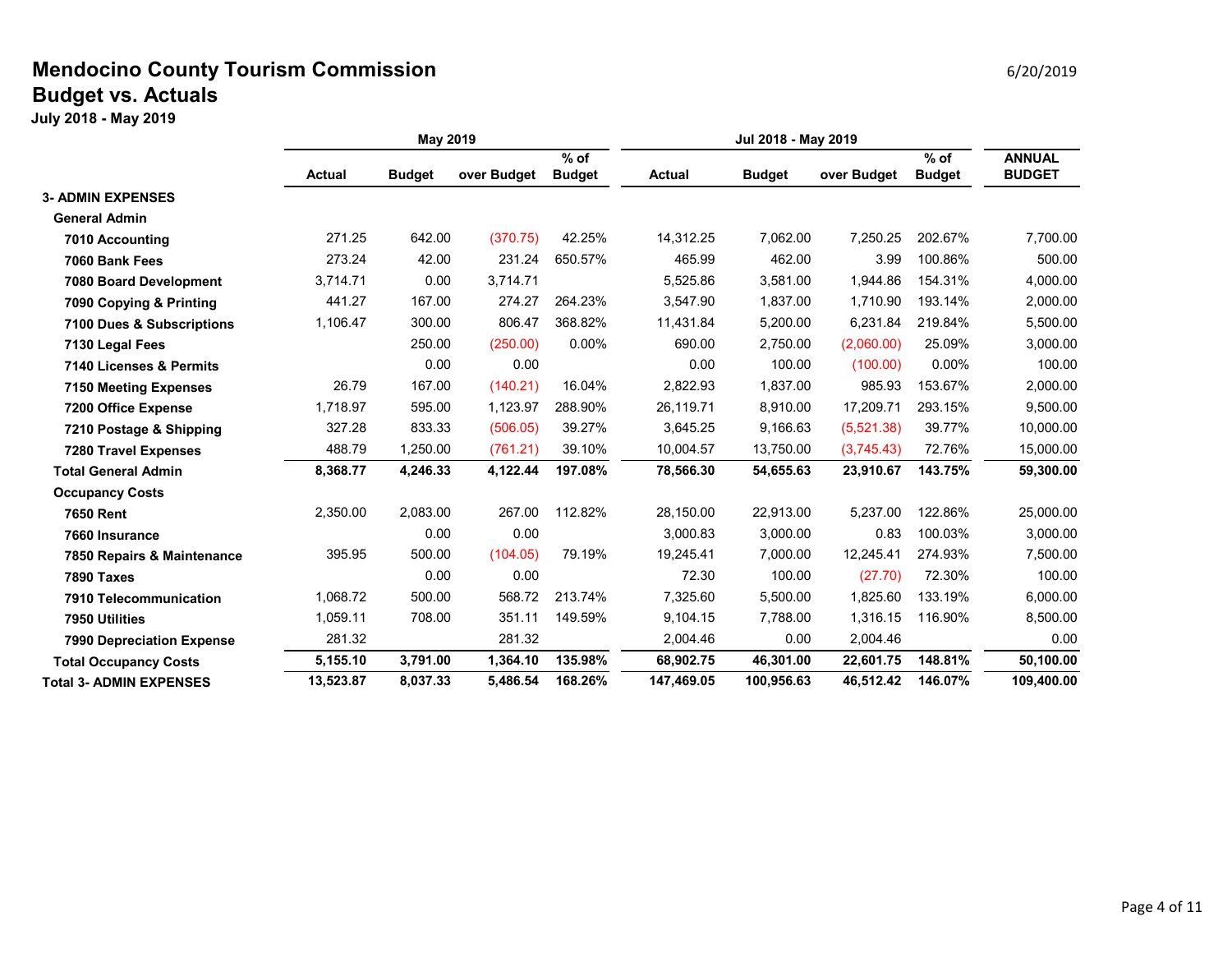#### **Mendocino County Tourism Commission Example 20 and Service 20 and Service 20 and Service 20 and Service 2012019 Budget vs. Actuals**

|                                | <b>May 2019</b> |               |              | Jul 2018 - May 2019     |               |               |               |                         |                                |
|--------------------------------|-----------------|---------------|--------------|-------------------------|---------------|---------------|---------------|-------------------------|--------------------------------|
|                                | <b>Actual</b>   | <b>Budget</b> | over Budget  | $%$ of<br><b>Budget</b> | <b>Actual</b> | <b>Budget</b> | over Budget   | $%$ of<br><b>Budget</b> | <b>ANNUAL</b><br><b>BUDGET</b> |
| <b>4- PERSONNEL</b>            |                 |               |              |                         |               |               |               |                         |                                |
| 8510 Salaries & Wages          | 26,670.01       | 28,034.00     | (1,363.99)   | 95.13%                  | 286,939.78    | 308,374.00    | (21, 434.22)  | 93.05%                  | 336,404.00                     |
| 8520 Paid Time Off             | 461.54          |               | 461.54       |                         | 9.965.17      | 0.00          | 9,965.17      |                         |                                |
| 8530 Payroll Taxes             | 2,092.01        | 1,792.00      | 300.01       | 116.74%                 | 26,453.93     | 19,712.00     | 6,741.93      | 134.20%                 | 21,500.00                      |
| 8540 Payroll Processing Fees   | 49.00           | 28.00         | 21.00        | 175.00%                 | 993.75        | 308.00        | 685.75        | 322.65%                 | 336.00                         |
| 8550 Workers Comp              |                 | 0.00          | 0.00         |                         | 1,950.00      | 3,000.00      | (1,050.00)    | 65.00%                  | 3,000.00                       |
| 8570 Health Insurance          | 2,700.00        | 2,875.00      | (175.00)     | 93.91%                  | 28,340.00     | 31,625.00     | (3,285.00)    | 89.61%                  | 34,500.00                      |
| 8580 Other Employee Benefits   |                 | 292.00        | (292.00)     | 0.00%                   | 0.00          | 3,212.00      | (3,212.00)    | $0.00\%$                | 3,500.00                       |
| 8590 Contract Work             | 429.60          | 295.00        | 134.60       | 145.63%                 | 8,082.60      | 3,245.00      | 4,837.60      | 249.08%                 | 3,543.00                       |
| 8615 Employee Recruitment      |                 | 125.00        | (125.00)     | $0.00\%$                | 301.06        | 1,375.00      | (1,073.94)    | 21.90%                  | 1,500.00                       |
| <b>Total 4- PERSONNEL</b>      | 32,402.16       | 33,441.00     | (1,038.84)   | 96.89%                  | 363,026.29    | 370,851.00    | (7,824.71)    | 97.89%                  | 404,283.00                     |
| <b>Total Expenses</b>          | 138,401.50      | 115,046.33    | 23,355.17    | 120.30%                 | 1,463,234.14  | 1,414,849.63  | 48,384.51     | 103.42%                 | 1,530,083.00                   |
| <b>Net Operating Income</b>    | (24,310.65)     | (2,591.57)    | (21,719.08)  | 938.07%                 | (106, 655.59) | (170, 347.27) | 63,691.68     | 62.61%                  | (200,000.00)                   |
| Net Income                     | (24,310.65)     | (2,591.57)    | (21, 719.08) | 938.07%                 | (106, 655.59) | (170, 347.27) | 63,691.68     | 62.61%                  | (200, 000.00)                  |
| <b>Budget Adjustment</b>       |                 |               |              |                         |               |               |               |                         |                                |
| <b>Previous Year Carryover</b> | 0.00            | 16,666.67     | (16,666.67)  | $0.00\%$                | 0.00          | 183.333.37    | (183.333.37)  | $0.00\%$                | 200,000.00                     |
| <b>BALANCE</b>                 | (24, 310.65)    | 14,075.10     | (38, 385.75) | $-172.72%$              | (106, 655.59) | 12,986.10     | (119, 641.69) | $-821.31%$              | 0.00                           |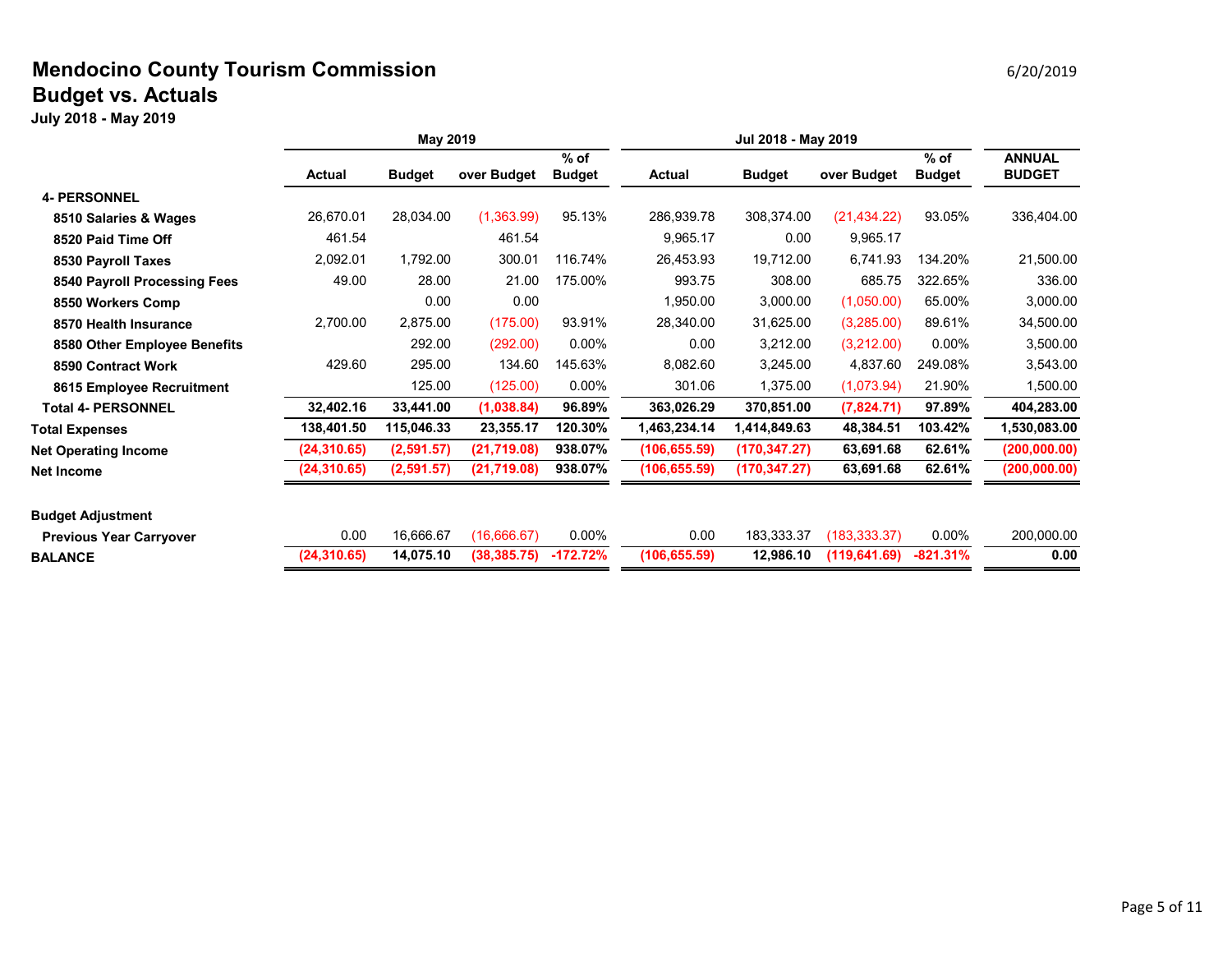# **Mendocino County Tourism Commission** 6/20/2019 **Balance Sheet**

**As of May 31, 2019**

|                                      | As of May 31,<br>2019 | As of May 31,<br>2018 | Change        | % Change    |
|--------------------------------------|-----------------------|-----------------------|---------------|-------------|
| <b>ASSETS</b>                        |                       |                       |               |             |
| <b>Current Assets</b>                |                       |                       |               |             |
| <b>Bank Accounts</b>                 |                       |                       |               |             |
| 1015 MLCU Checking                   | 213,829.42            | 103,683.92            | 110,145.50    | 106.23%     |
| 1020 MLCU Savings                    | 140,945.48            | 132,275.14            | 8,670.34      | 6.55%       |
| 1030 Cash drawer                     | 100.00                | 100.00                | 0.00          | 0.00%       |
| <b>Total Bank Accounts</b>           | 354,874.90            | 236,059.06            | 118,815.84    | 50.33%      |
| <b>Accounts Receivable</b>           |                       |                       |               |             |
| <b>1100 Accounts Receivable</b>      | 188,709.34            | 471,861.41            | (283, 152.07) | $-60.01%$   |
| <b>Total Accounts Receivable</b>     | 188,709.34            | 471,861.41            | (283, 152.07) | $-60.01%$   |
| <b>Other Current Assets</b>          |                       |                       |               |             |
| 1230 Prepaid Expenses                | 5,421.60              | 8,884.14              | (3,462.54)    | $-38.97%$   |
| 1250 Refundable Deposits             | 4,636.00              | 2,350.00              | 2,286.00      | 97.28%      |
| <b>Total Other Current Assets</b>    | 10,057.60             | 11,234.14             | (1, 176.54)   | $-10.47%$   |
| <b>Total Current Assets</b>          | 553,641.84            | 719,154.61            | (165, 512.77) | $-23.01%$   |
| <b>Fixed Assets</b>                  |                       |                       |               |             |
| <b>1510 Furniture and Equipment</b>  | 61,789.14             | 46,385.00             | 15,404.14     | 33.21%      |
| <b>1600 Accumulated Depreciation</b> | (48, 389.46)          | (46,385.00)           | (2,004.46)    | $-4.32%$    |
| <b>Total Fixed Assets</b>            | 13,399.68             | 0.00                  | 13,399.68     |             |
| <b>Other Assets</b>                  |                       |                       |               |             |
| 1700 Website Development             | 0.00                  | 70,000.00             | (70,000.00)   | $-100.00\%$ |
| <b>1750 Accumulated Amortization</b> | 0.00                  | (70,000.00)           | 70,000.00     | 100.00%     |
| <b>Total Other Assets</b>            | 0.00                  | 0.00                  | 0.00          |             |
| <b>TOTAL ASSETS</b>                  | 567,041.52            | 719,154.61            | (152, 113.09) | $-21.15%$   |
| <b>LIABILITIES AND EQUITY</b>        |                       |                       |               |             |
| <b>Liabilities</b>                   |                       |                       |               |             |
| <b>Current Liabilities</b>           |                       |                       |               |             |
| <b>Accounts Payable</b>              |                       |                       |               |             |
| 2000 Accounts Payable                | 44,758.15             | 25,537.95             | 19,220.20     | 75.26%      |
| <b>Total Accounts Payable</b>        | 44,758.15             | 25,537.95             | 19,220.20     | 75.26%      |
| <b>Other Current Liabilities</b>     |                       |                       |               |             |
| 2800 Sales Tx Payable (deleted)      | 0.00                  | 69.60                 | (69.60)       | $-100.00\%$ |
| <b>Payroll Liabilities</b>           |                       |                       |               |             |
| 2210 Federal Taxes (941/944)         | 154.61                | 1,239.68              | (1,085.07)    | $-87.53%$   |
| 2220 CA PIT / SDI                    | 2.78                  | 293.62                | (290.84)      | $-99.05%$   |
| <b>2230 CA SUI / ETT</b>             | 14.76                 | 478.57                | (463.81)      | $-96.92%$   |
| 2240 FUTA Payable                    | 1.67                  | 50.37                 | (48.70)       | $-96.68%$   |
| 2270 Accrued Payroll                 | 11,714.17             | 8,650.17              | 3,064.00      | 35.42%      |
| 2275 Accrued PTO                     | 2,805.90              | 440.48                | 2,365.42      | 537.01%     |
| <b>Total Payroll Liabilities</b>     | 14,693.89             | 11,152.89             | 3,541.00      | 31.75%      |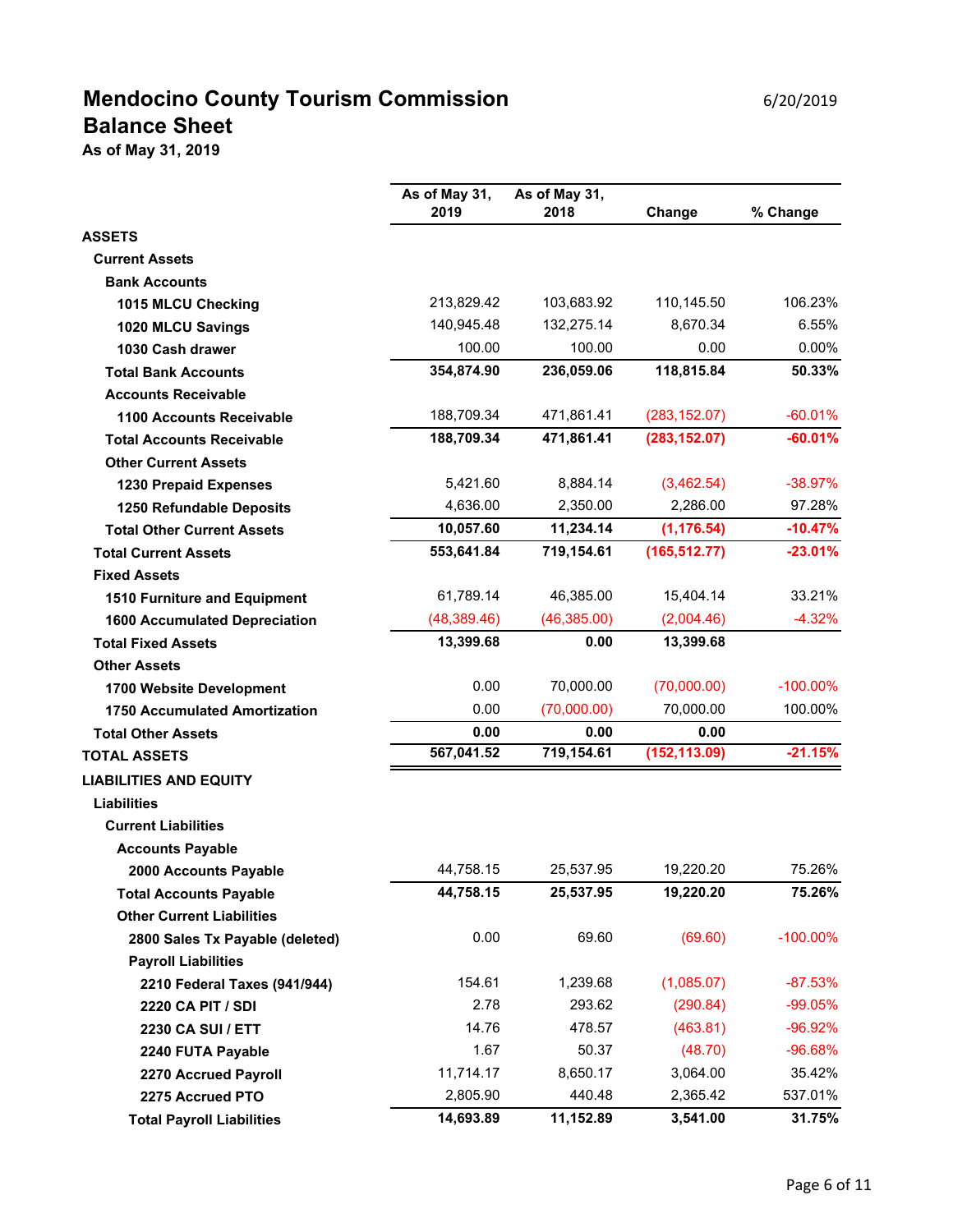# **Mendocino County Tourism Commission** 6/20/2019 **Balance Sheet**

**As of May 31, 2019**

|                                        | As of May 31,<br>2019 | As of May 31,<br>2018 | Change        | % Change   |
|----------------------------------------|-----------------------|-----------------------|---------------|------------|
| <b>Total Other Current Liabilities</b> | 14,693.89             | 11,222.49             | 3,471.40      | 30.93%     |
| <b>Total Current Liabilities</b>       | 59,452.04             | 36.760.44             | 22,691.60     | 61.73%     |
| <b>Total Liabilities</b>               | 59,452.04             | 36,760.44             | 22,691.60     | 61.73%     |
| <b>Equity</b>                          |                       |                       |               |            |
| 3100 Contingency-Restricted            | 152.650.09            | 132.044.00            | 20.606.09     | 15.61%     |
| 3900 Unrestricted Net Assets (RE)      | 461,594.98            | 521.031.74            | (59, 436.76)  | $-11.41%$  |
| <b>Net Income</b>                      | (106, 655.59)         | 29,318.43             | (135, 974.02) | $-463.78%$ |
| <b>Total Equity</b>                    | 507,589.48            | 682.394.17            | (174, 804.69) | $-25.62%$  |
| TOTAL LIABILITIES AND EQUITY           | 567,041.52            | 719,154.61            | (152, 113.09) | $-21.15%$  |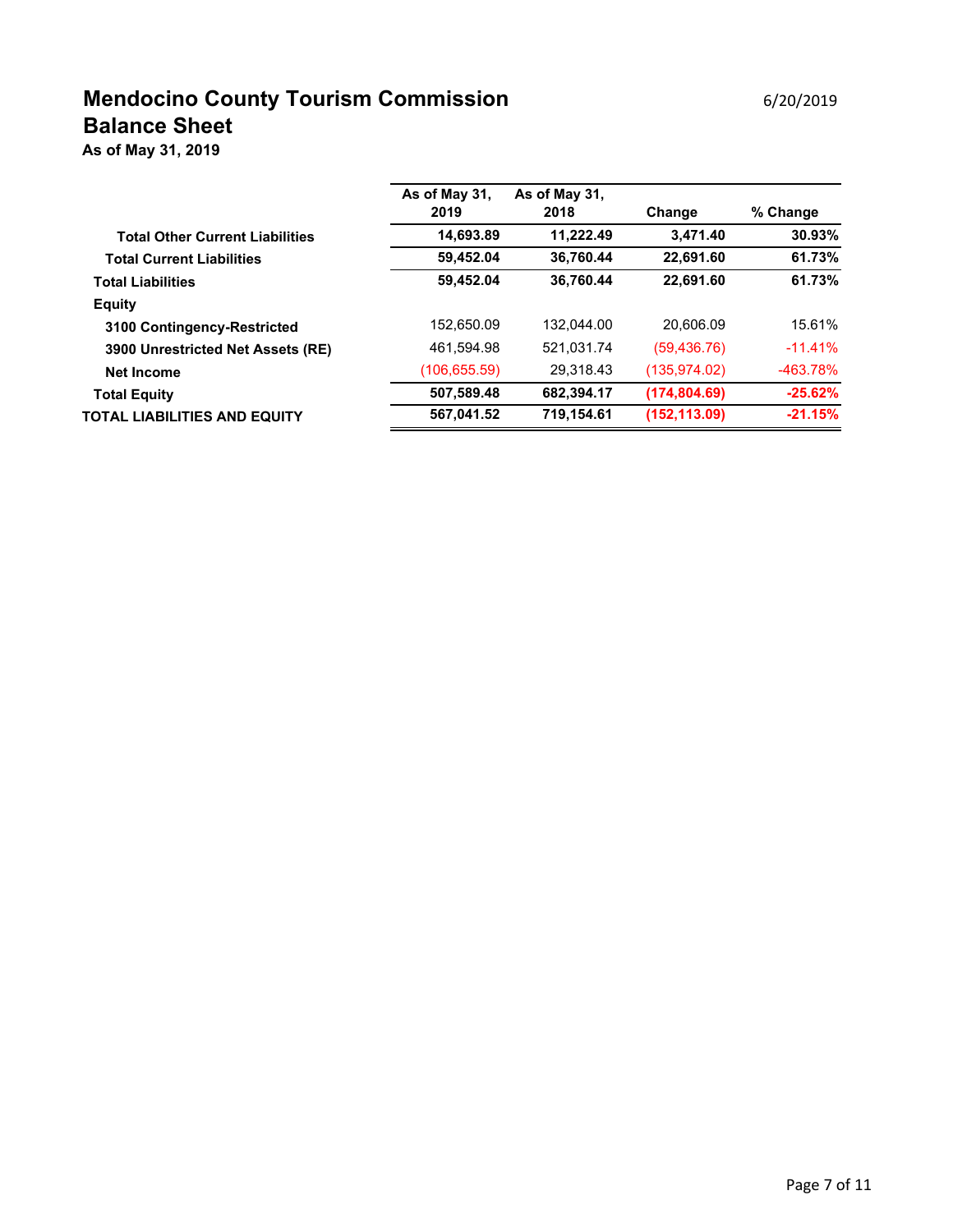# **Mendocino County Tourism Commission** 6/20/2019 **Profit and Loss Comparison**

|                                              | <b>Jul 2018 - May</b> | <b>Jul 2017 - May</b> |              |             |
|----------------------------------------------|-----------------------|-----------------------|--------------|-------------|
|                                              | 2019                  | 2018                  | Change       | % Change    |
| <b>Income</b>                                |                       |                       |              |             |
| 4030 County BID                              | 821,146.37            | 812,642.49            | 8,503.88     | 1.05%       |
| 4031 County BID adjustments                  | 95,024.97             | 56,795.43             | 38,229.54    | 67.31%      |
| 4035 County 50% Match                        | 433,510.00            | 399,234.00            | 34,276.00    | 8.59%       |
| <b>Other Income</b>                          |                       |                       |              |             |
| 4830 Event Brochure Ads                      | 1,350.00              | 0.00                  | 1,350.00     |             |
| 4940 Misc. Income                            | 5,250.00              | 7,179.00              | (1,929.00)   | $-26.87%$   |
| 4950 Interest Income                         | 297.21                | 117.29                | 179.92       | 153.40%     |
| <b>Total Other Income</b>                    | 6,897.21              | 7,296.29              | (399.08)     | $-5.47%$    |
| <b>Total Income</b>                          | 1,356,578.55          | 1,275,968.21          | 80,610.34    | 6.32%       |
| <b>Gross Profit</b>                          | 1,356,578.55          | 1,275,968.21          | 80,610.34    | 6.32%       |
| <b>Expenses</b>                              |                       |                       |              |             |
| <b>1- MEDIA &amp; WEBSITE</b>                |                       |                       |              |             |
| 50 Advertising / Media                       |                       |                       |              |             |
| 5130 Print & Online Advertising              | 470,769.73            | 282,344.06            | 188,425.67   | 66.74%      |
| 5150 Ad Development/Design                   | 17,475.00             | 3,770.08              | 13,704.92    | 363.52%     |
| 5170 Photography                             | 324.00                | 607.58                | (283.58)     | $-46.67%$   |
| 5240 Research & Development                  | 10,000.00             | 0.00                  | 10,000.00    |             |
| 5280 Video Development                       | 5,294.42              | 54,102.67             | (48,808.25)  | $-90.21%$   |
| <b>Total 50 Advertising / Media</b>          | 503,863.15            | 340,824.39            | 163,038.76   | 47.84%      |
| 55 Marketing / Public Relations              |                       |                       |              |             |
| <b>5510 Public Relations Contract</b>        | 73,333.26             | 78,733.26             | (5,400.00)   | $-6.86%$    |
| 5520 Marketing Agency Contract               | 91,663.00             | 91,663.00             | 0.00         | $0.00\%$    |
| 5530 Marketing & Comm. Coordinator           | 0.00                  | 55,000.00             | (55,000.00)  | $-100.00\%$ |
| 5540 Clipping Service                        | 6,036.58              | 6,325.28              | (288.70)     | $-4.56%$    |
| 5550 In-Market PR Stunts                     | 290.20                | 216.00                | 74.20        | 34.35%      |
| 5560 Media Events                            | 3,859.03              | 8,755.22              | (4,896.19)   | $-55.92%$   |
| 5610 Travel -PR Related                      | 4,192.15              | 5,692.81              | (1,500.66)   | $-26.36%$   |
| 5680 Visiting Media FAM Expenses             | 7,389.82              | 9,803.62              | (2,413.80)   | $-24.62%$   |
| <b>Total 55 Marketing / Public Relations</b> | 186,764.04            | 256,189.19            | (69, 425.15) | $-27.10%$   |
| 57 Website Maint / Development               |                       |                       |              |             |
| 5710 Interactive Media Coordinator           | 25,000.00             | 27,500.00             | (2,500.00)   | $-9.09%$    |
| <b>5740 Content Creation</b>                 | 6,138.63              | 0.00                  | 6,138.63     |             |
| 5750 Development/ Maintenance                | 18,814.84             | 67,240.34             | (48, 425.50) | $-72.02%$   |
| 5780 Interactive Marketing                   | 1,146.50              | 2,058.69              | (912.19)     | $-44.31%$   |
| <b>Total 57 Website Maint / Development</b>  | 51,099.97             | 96,799.03             | (45,699.06)  | $-47.21%$   |
| 58 Leisure / Group Sales                     |                       |                       |              |             |
| 5805 Sales Manager Contract                  | 0.00                  | 41,666.60             | (41,666.60)  | $-100.00\%$ |
| 5810 Promotion Items, Booth Develop          | 15,285.02             | 21,663.00             | (6,377.98)   | $-29.44%$   |
| 5820 Consumer & Trade Shows                  | 21,440.82             | 16,517.48             | 4,923.34     | 29.81%      |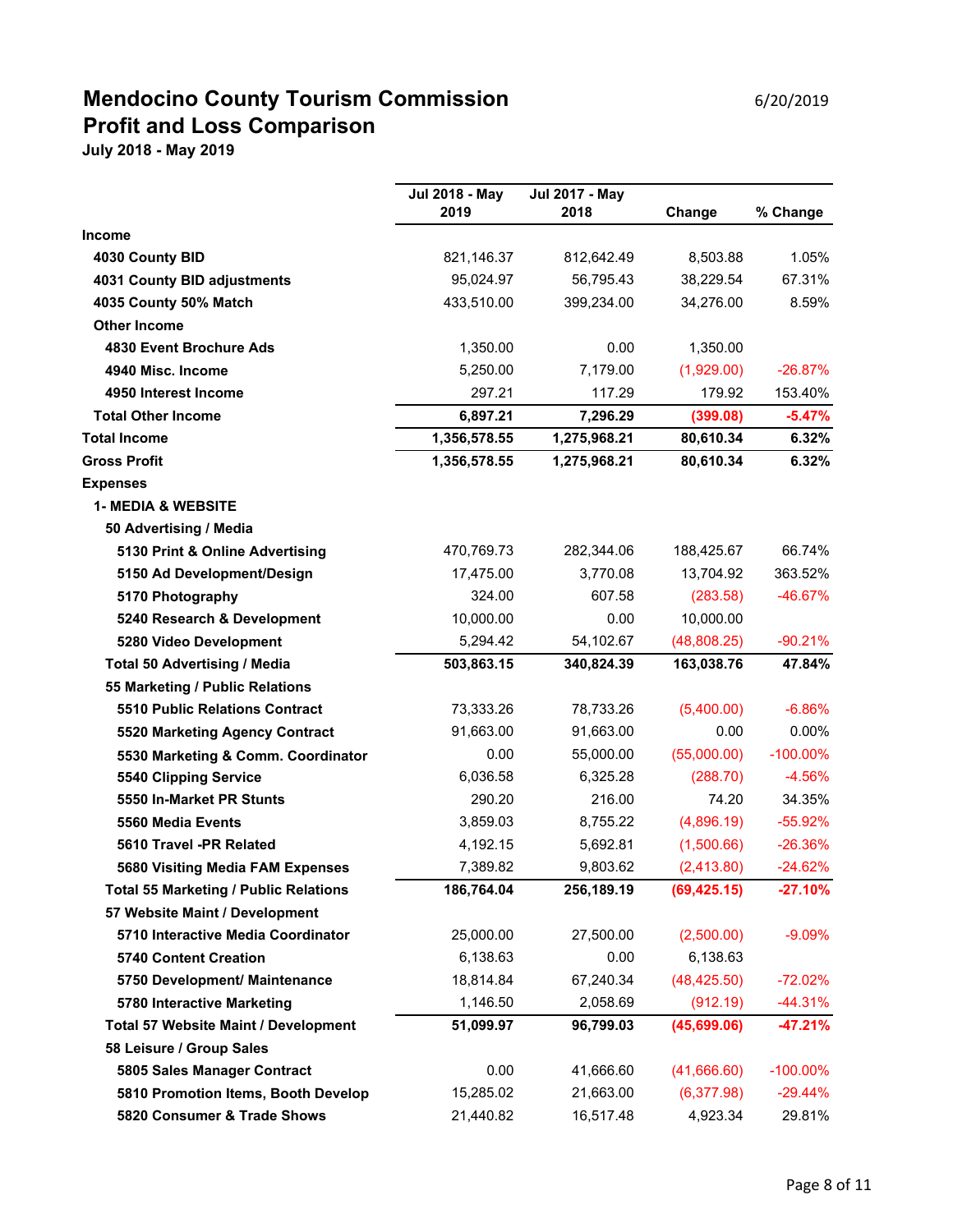## **Mendocino County Tourism Commission** 6/20/2019 **Profit and Loss Comparison**

|                                            | <b>Jul 2018 - May</b> | <b>Jul 2017 - May</b> |              |             |
|--------------------------------------------|-----------------------|-----------------------|--------------|-------------|
|                                            | 2019                  | 2018                  | Change       | % Change    |
| 5840 State Fair Exhibit                    | 4,200.65              | 0.00                  | 4,200.65     |             |
| 5870 Shipping - Travel Shows               | 3,543.01              | 1,910.08              | 1,632.93     | 85.49%      |
| 5880 Travel - Leisure/Group Sales          | 12,680.20             | 9,541.25              | 3,138.95     | 32.90%      |
| 5885 Travel - Group FAMs                   | 6,694.53              | 2,005.57              | 4,688.96     | 233.80%     |
| 5890 Misc. Sales Opportunities             | 0.00                  | 292.46                | (292.46)     | $-100.00\%$ |
| Total 58 Leisure / Group Sales             | 63,844.23             | 93,596.44             | (29, 752.21) | $-31.79%$   |
| <b>Total 1- MEDIA &amp; WEBSITE</b>        | 805,571.39            | 787,409.05            | 18,162.34    | 2.31%       |
| <b>2- VISITOR SVS / PARTNERSHIPS</b>       |                       |                       |              |             |
| <b>Partnerships</b>                        |                       |                       |              |             |
| 6550 Conferences & Seminars                | 6,849.65              | 2,780.44              | 4,069.21     | 146.35%     |
| 6570 In-County Relations                   | 8,637.02              | 2,504.71              | 6,132.31     | 244.83%     |
| 6590 Memberships                           | 7,114.00              | 9,186.28              | (2,072.28)   | $-22.56%$   |
| 6610 North Coast Tourism Council           | 11,000.00             | 10,000.00             | 1,000.00     | 10.00%      |
| <b>Total Partnerships</b>                  | 33,600.67             | 24,471.43             | 9,129.24     | 37.31%      |
| <b>Visitor Services</b>                    |                       |                       |              |             |
| 6720 Event & Festival Guides               | 27,174.63             | 39,434.41             | (12, 259.78) | $-31.09%$   |
| 6730 Incentives & Sponsorships             | 84,610.00             | 49,275.00             | 35,335.00    | 71.71%      |
| 6770 Visitor Centers & Signage             | 1,782.11              | 265.71                | 1,516.40     | 570.70%     |
| <b>Retail Store</b>                        | 0.00                  | 895.00                | (895.00)     | $-100.00\%$ |
| <b>Total Visitor Services</b>              | 113,566.74            | 89,870.12             | 23,696.62    | 26.37%      |
| <b>Total 2- VISITOR SVS / PARTNERSHIPS</b> | 147, 167. 41          | 114,341.55            | 32,825.86    | 28.71%      |
| <b>3- ADMIN EXPENSES</b>                   |                       |                       |              |             |
| <b>General Admin</b>                       |                       |                       |              |             |
| 7010 Accounting                            | 14,312.25             | 18,387.19             | (4,074.94)   | $-22.16%$   |
| 7060 Bank Fees                             | 465.99                | 493.89                | (27.90)      | $-5.65%$    |
| 7080 Board Development                     | 5,525.86              | 3,417.87              | 2,107.99     | 61.68%      |
| 7090 Copying & Printing                    | 3,547.90              | 3,066.27              | 481.63       | 15.71%      |
| 7100 Dues & Subscriptions                  | 11,431.84             | 0.00                  | 11,431.84    |             |
| 7130 Legal Fees                            | 690.00                | 2,132.50              | (1,442.50)   | $-67.64%$   |
| 7140 Licenses & Permits                    | 0.00                  | 105.00                | (105.00)     | $-100.00\%$ |
| <b>7150 Meeting Expenses</b>               | 2,822.93              | 3,064.22              | (241.29)     | $-7.87%$    |
| 7200 Office Expense                        | 26,119.71             | 16,596.86             | 9,522.85     | 57.38%      |
| 7210 Postage & Shipping                    | 3,645.25              | 4,420.88              | (775.63)     | $-17.54%$   |
| <b>7280 Travel Expenses</b>                | 10,004.57             | 10,178.99             | (174.42)     | $-1.71%$    |
| <b>Total General Admin</b>                 | 78,566.30             | 61,863.67             | 16,702.63    | 27.00%      |
| <b>Occupancy Costs</b>                     |                       |                       |              |             |
| <b>7650 Rent</b>                           | 28,150.00             | 21,450.00             | 6,700.00     | 31.24%      |
| 7660 Insurance                             | 3,000.83              | 2,681.78              | 319.05       | 11.90%      |
| 7850 Repairs & Maintenance                 | 19,245.41             | 5,636.00              | 13,609.41    | 241.47%     |
| 7890 Taxes                                 | 72.30                 | 72.31                 | (0.01)       | $-0.01%$    |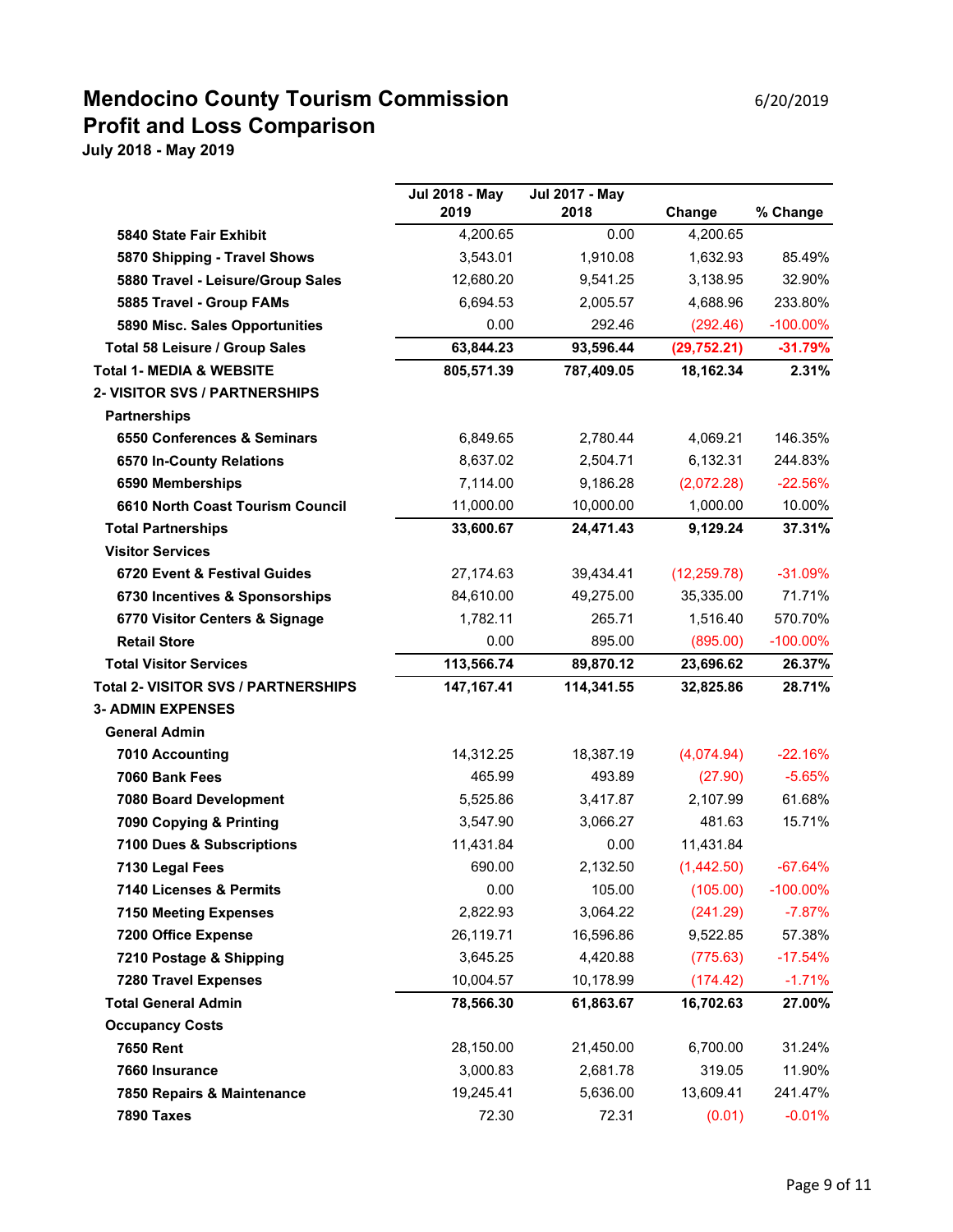## **Mendocino County Tourism Commission** 6/20/2019 **Profit and Loss Comparison**

|                                  | Jul 2018 - May | <b>Jul 2017 - May</b> |               |             |
|----------------------------------|----------------|-----------------------|---------------|-------------|
|                                  | 2019           | 2018                  | Change        | % Change    |
| 7910 Telecommunication           | 7,325.60       | 6,244.03              | 1,081.57      | 17.32%      |
| 7950 Utilities                   | 9,104.15       | 7,239.12              | 1,865.03      | 25.76%      |
| <b>7990 Depreciation Expense</b> | 2,004.46       | 0.00                  | 2,004.46      |             |
| <b>Total Occupancy Costs</b>     | 68,902.75      | 43,323.24             | 25,579.51     | 59.04%      |
| <b>Total 3- ADMIN EXPENSES</b>   | 147,469.05     | 105,186.91            | 42,282.14     | 40.20%      |
| <b>4- PERSONNEL</b>              |                |                       |               |             |
| 8510 Salaries & Wages            | 286,939.78     | 189,411.17            | 97,528.61     | 51.49%      |
| 8520 Paid Time Off               | 9,965.17       | 1,283.44              | 8,681.73      | 676.44%     |
| 8530 Payroll Taxes               | 26,453.93      | 17,782.24             | 8,671.69      | 48.77%      |
| 8540 Payroll Processing Fees     | 993.75         | 748.09                | 245.66        | 32.84%      |
| 8550 Workers Comp                | 1,950.00       | 2,788.00              | (838.00)      | $-30.06%$   |
| 8570 Health Insurance            | 28,340.00      | 17,467.50             | 10,872.50     | 62.24%      |
| 8580 Other Employee Benefits     | 0.00           | 485.48                | (485.48)      | $-100.00\%$ |
| 8590 Contract Work               | 8,082.60       | 8,212.00              | (129.40)      | $-1.58%$    |
| 8615 Employee Recruitment        | 301.06         | 1,534.35              | (1,233.29)    | $-80.38%$   |
| <b>Total 4- PERSONNEL</b>        | 363,026.29     | 239,712.27            | 123,314.02    | 51.44%      |
| <b>Total Expenses</b>            | 1,463,234.14   | 1,246,649.78          | 216,584.36    | 17.37%      |
| <b>Net Operating Income</b>      | (106, 655.59)  | 29,318.43             | (135, 974.02) | -463.78%    |
| <b>Net Income</b>                | (106, 655.59)  | 29,318.43             | (135, 974.02) | -463.78%    |